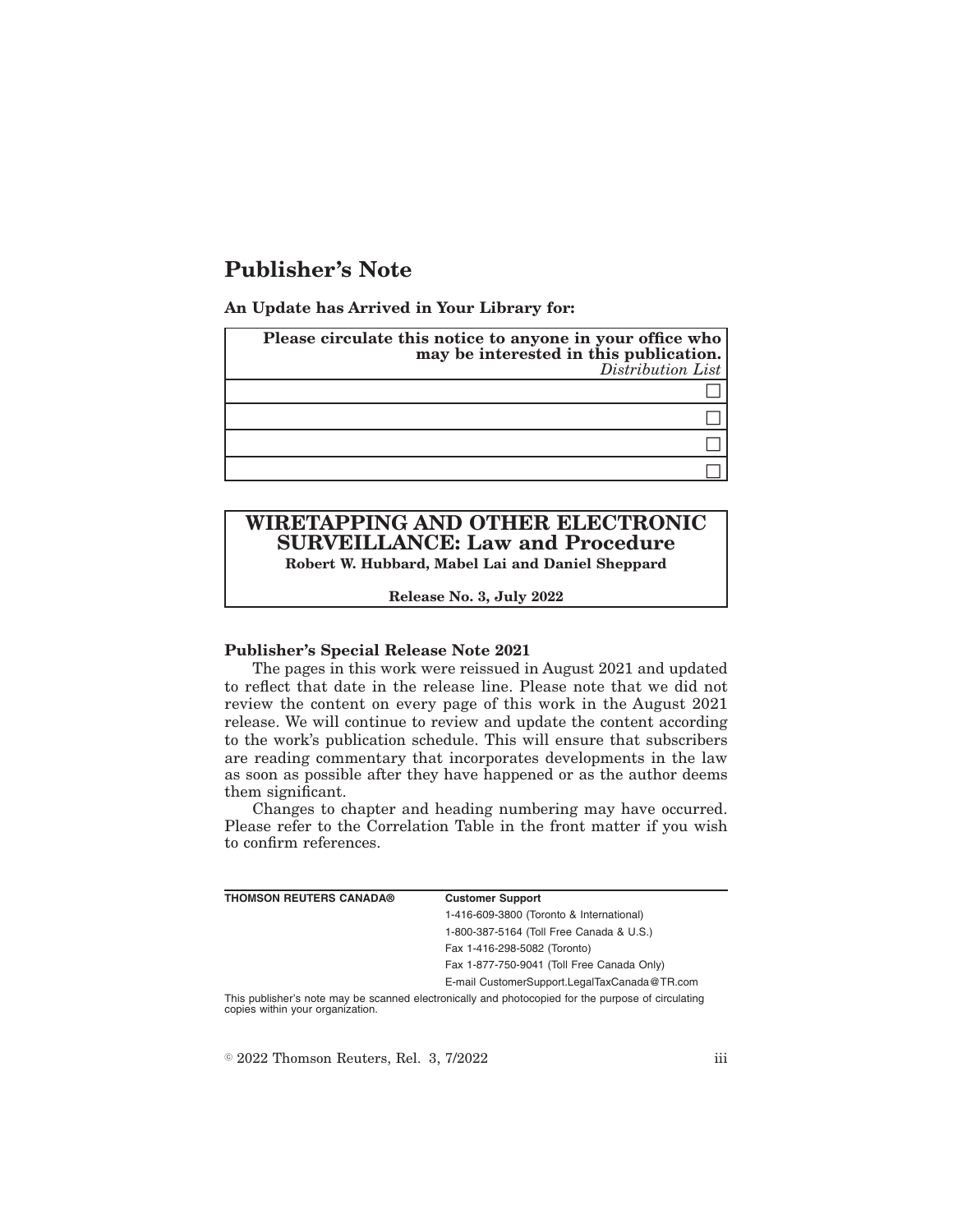## **What's New in this Update:**

This release features a complete revision of Chapter 17 and updates to the Index.

#### **Highlights:**

These updates include a comprehensive revision of Chapter 17 (formerly titled "Electronic Surveillance under the National Defence Act", now titled "Electronic Surveillance by the Communications Security Establishment"), including summaries and comments about the following:

- E A history of the Communications Security Establishment ("CSE").
- An overview of the 2019 amendments, repealing Part V.1 of the *National Defense Act* and replacing it with the *Communications Security Establishment Act*, S.C. 2019, c. 13, s. 76.
- A discussion of the CSE's mandates.
- E A thorough review of the application process for obtaining authorizations for engaging in activities, including electronic surveillance.
- E A review of the role of the newly created Intelligence Commissioner of Canada and the National Security and Intelligence Review Agency.
- E An analysis of CSE activities gleaned from unclassified or publicly available reports.
- E A discussion of the constitutional issues raised by the CSE's activities and legislative framework.

## **ProView Developments**

Your ProView edition of this product now has a new, modified layout:

- The opening page is now the title page of the book as you would see in the print work
- As with the print product, the front matter is in a different order than previously displayed
- The Table of Cases and Index are now in PDF with no searching and linking
- The Table of Contents now has internal links to every chapter and section of the book within ProView
- Images are generally greyscale and size is now adjustable